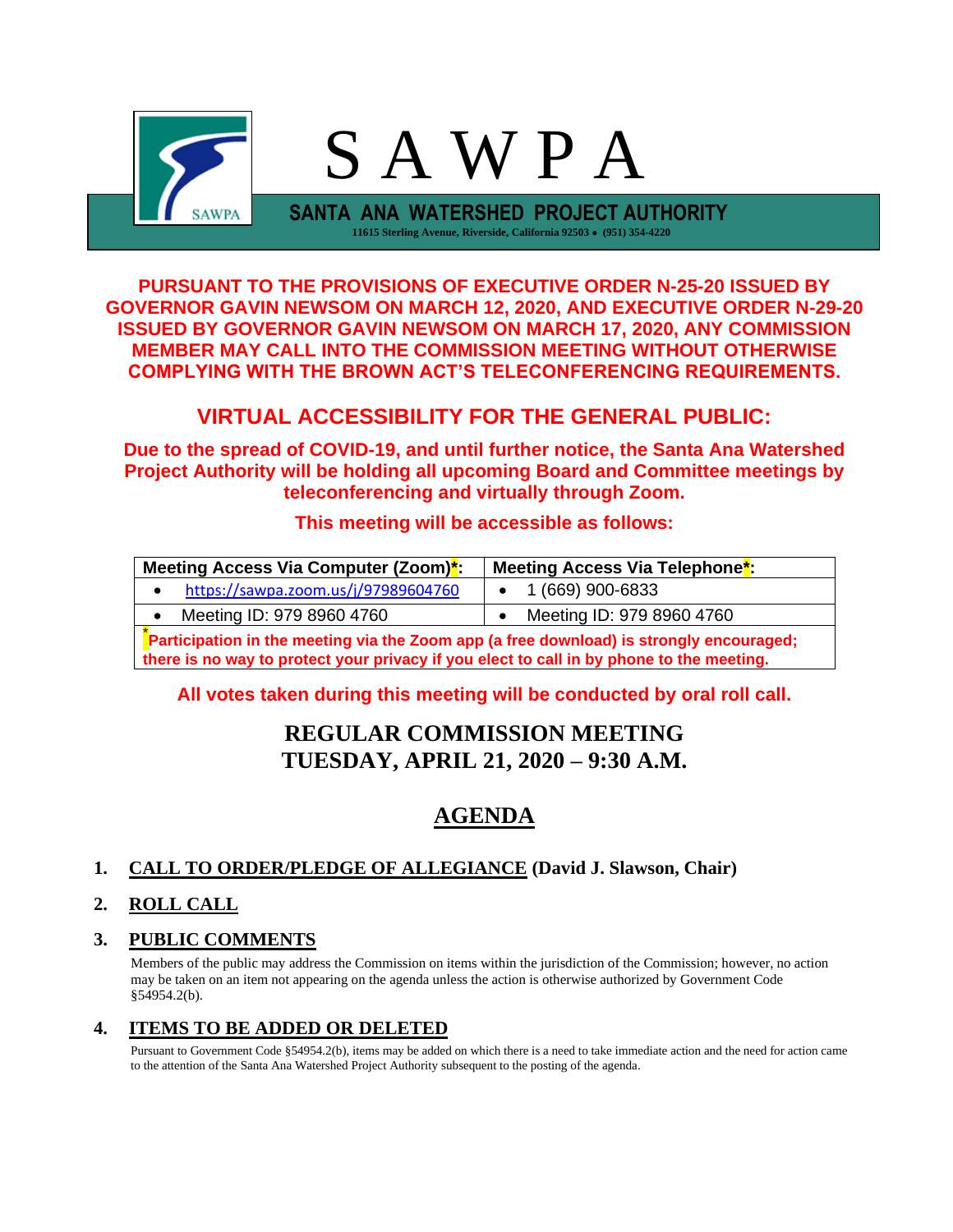SAWPA Commission Regular Meeting Agenda April 21, 2020 Page 2

## **5. CONSENT CALENDAR**

All matters listed on the Consent Calendar are considered routine and non-controversial and will be acted upon by the Commission by one motion as listed below.

**A. APPROVAL OF MEETING MINUTES: APRIL 7, 2020 Recommendation:** Approve as posted.

#### **6. NEW BUSINESS**

#### **A. PROPOSITION 84 ROUND 2 IMPLEMENTATION GRANT AGREEMENT AMENDMENT (CM#2020.27)**

**Presenter:** Marie Jauregui

**Recommendation:** Direct staff to execute an amendment to the Grant Agreement between SAWPA and the Department of Water Resources.

#### **B. PROPOSITION 1 ROUND 1 INTEGRATED WATER MANAGEMENT (IRWM) DRAFT FUNDING AWARD (CM#2020.28)**

**Presenter:** Ian Achimore **Recommendation:** Receive and file.

#### **C. STRATEGIC PLAN FACILITATOR CONSULTANT SERVICES AWARD OF CONTRACT [continued from March 17, 2020] (CM#2020.29)**

#### **Presenter:** Rich Haller

**Recommendation:** Consider the following two options: (1) continue this item until June 2, 2020 when the Strategic Plan implementation steps can be better defined given the Governor's Executive Orders for COVID-19, or (2) direct the General Manager to execute an agreement for services with Water Systems Consulting for Strategic Plan Facilitator Consultant Services in an amount not to exceed \$79,330.00.

**D. COVID-19 EMERGENCY DECLARATION | STATUS UPDATE Presenter:** Rich Haller **Recommendation:** Receive and file.

# **7. INFORMATIONAL REPORTS**

**Recommendation:** Receive for information.

- **A. CASH TRANSACTIONS REPORT – FEBRUARY 2020 Presenter:** Karen Williams
- **B. INTER-FUND BORROWING – FEBRUARY 2020 (CM#2020.24) Presenter:** Karen Williams
- **C. PERFORMANCE INDICATORS/FINANCIAL REPORTING – FEBRUARY 2020 (CM#2020.25) Presenter:** Karen Williams
- **D. BUDGET VS ACTUAL VARIANCE REPORT – FYE 2020 SECOND QUARTER – ENDING DECEMBER 31, 2019 (CM#2020.26)**

**Presenter:** Karen Williams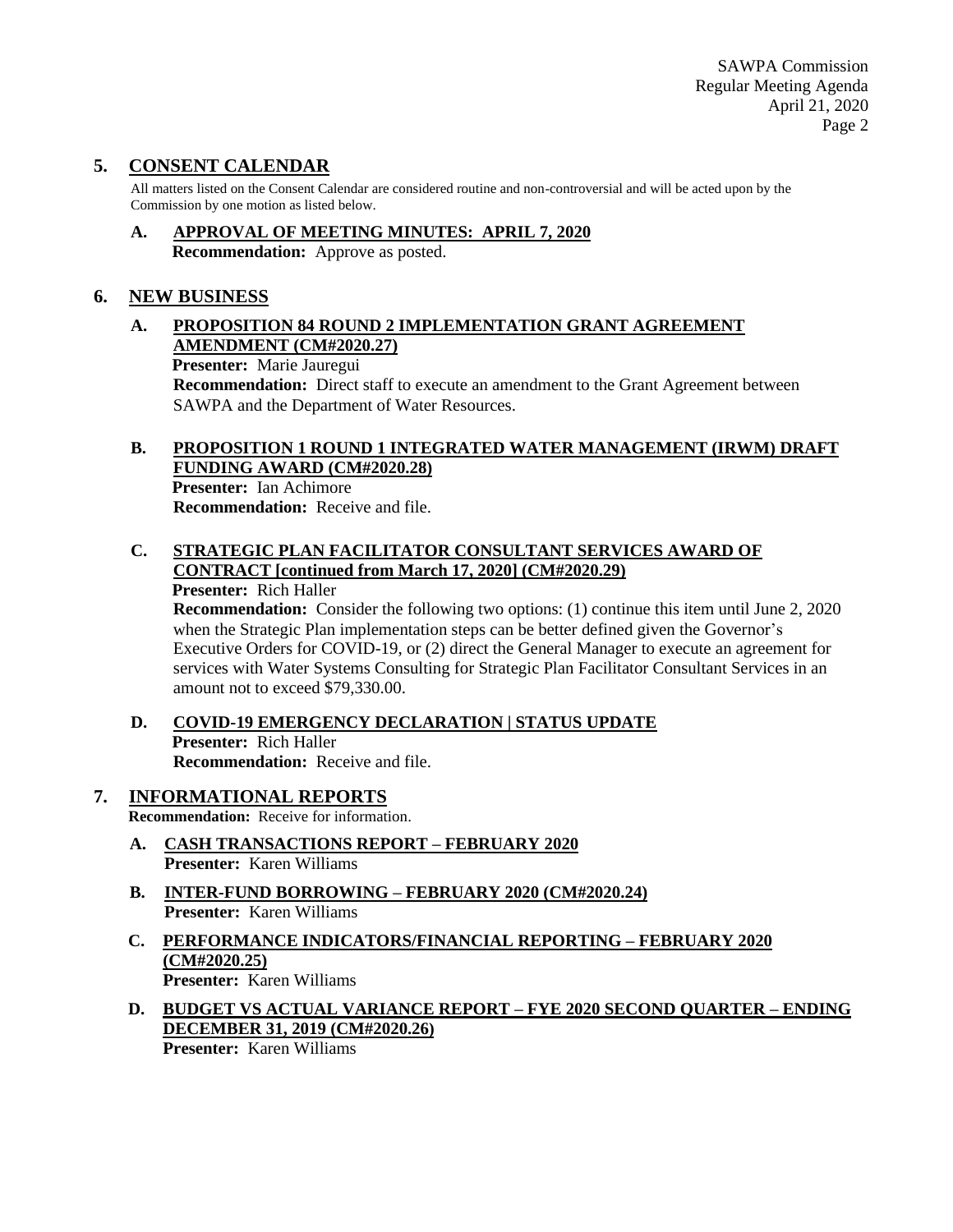#### **E. SECOND QUARTER FYE 2020 EXPENSE REPORTS**

- General Manager
- Staff
- **Presenter:** Karen Williams

#### **F. FINANCIAL REPORT FOR THE SECOND QUARTER ENDING DECEMBER 31, 2019**

- Inland Empire Brine Line
- SAWPA

**Presenter:** Karen Williams

- **G. OWOW QUARTERLY STATUS REPORT: JANUARY 1, 2020 – MARCH 31, 2020 Presenter:** Mark Norton
- **H. ROUNDTABLES QUARTERLY STATUS REPORT: JANUARY 1, 2020 – MARCH 31, 2020 Presenter:** Mark Norton
- **I. GENERAL MANAGER REPORT**
- **J. STATE LEGISLATIVE REPORT Presenter:** Rich Haller
- **K. CHAIR'S COMMENTS/REPORT**
- **L. COMMISSIONERS' COMMENTS**

\_\_\_\_\_\_\_\_\_\_\_\_\_\_\_\_\_\_\_\_\_\_\_\_\_\_\_\_\_\_\_\_\_\_\_\_\_\_\_

#### **M. COMMISSIONERS' REQUEST FOR FUTURE AGENDA ITEMS**

#### **8. CLOSED SESSION**

There were no Closed Session items anticipated at the time of the posting of this agenda.

#### **9. ADJOURNMENT**

Americans with Disabilities Act: If you require any special disability related accommodations to participate in this meeting, call (951) 354-4220 or email kberry@sawpa.org. 48-hour notification prior to the meeting will enable staff to make reasonable arrangements to ensure accessibility for this meeting. Requests should specify the nature of the disability and the type of accommodation requested.

Materials related to an item on this agenda submitted to the Commission after distribution of the agenda packet are available for public inspection during normal business hours at the SAWPA office, 11615 Sterling Avenue, Riverside, and available at [www.sawpa.org,](http://www.sawpa.org/) subject to staff's ability to post documents prior to the meeting.

#### **Declaration of Posting**

I, Kelly Berry, Clerk of the Board of the Santa Ana Watershed Project Authority declare that on April 14, 2020, a copy of this agenda has been uploaded to the SAWPA website a[t www.sawpa.org](http://www.sawpa.org/) and posted at the SAWPA office, 11615 Sterling Avenue, Riverside, California.

/s/

Kelly Berry, CMC